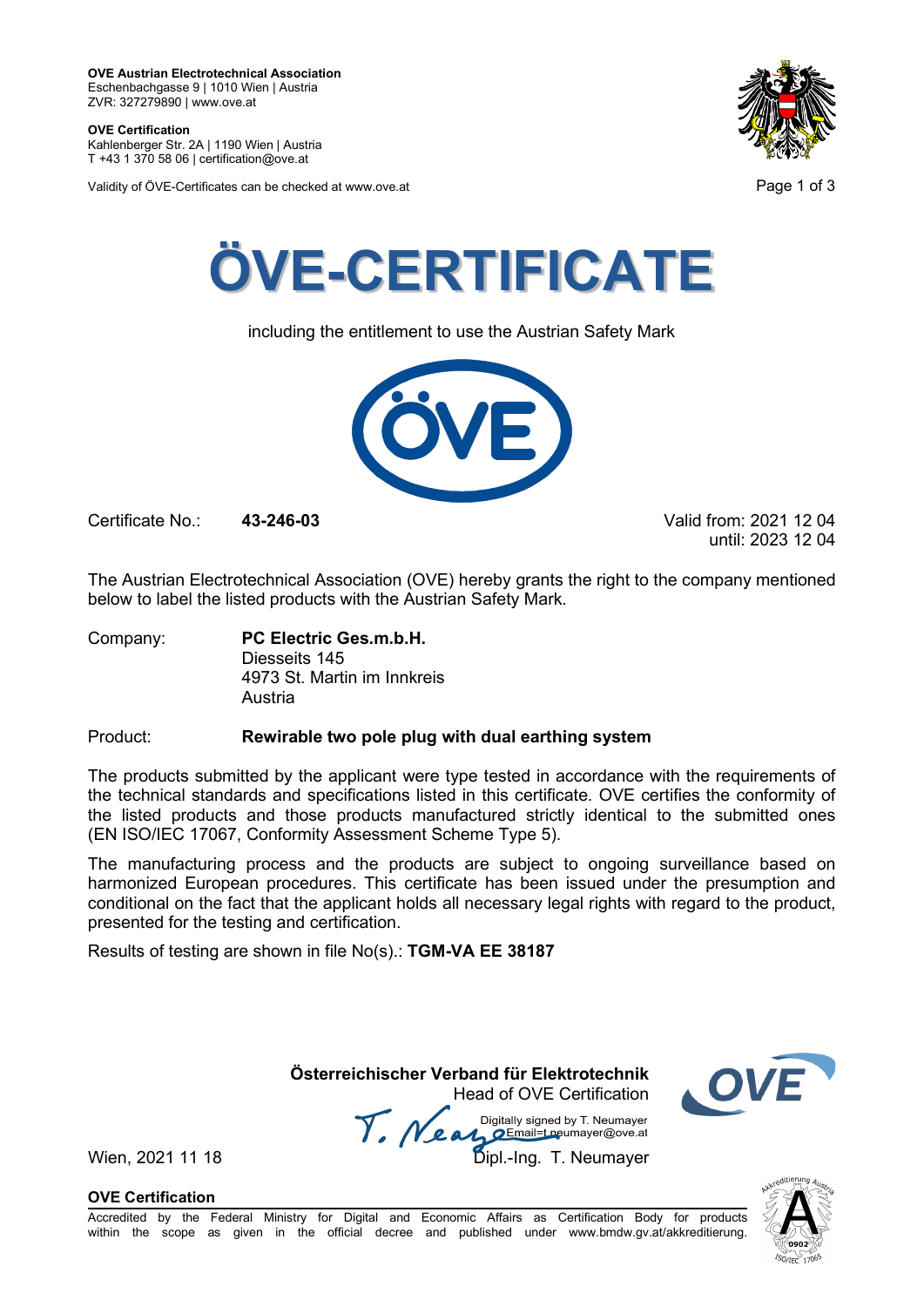

### **Manufacturer:**

PC Electric Ges.m.b.H. Diesseits 145 4973 St. Martin im Innkreis Austria

### **Factory location(s):**

PC Electric Ges.m.b.H. Diesseits 145 4973 St. Martin im Innkreis Austria

### **Tested and certified according to:**

ÖVE/ÖNORM IEC 60884-1:2005-09-01 ÖVE/ÖNORM E 8684-1:2010-03-01

# **Product: Rewirable two pole plug with dual earthing system**

| <b>Type designation:</b><br>Rating:                                                       | Trademark: |
|-------------------------------------------------------------------------------------------|------------|
| 057<br>Rated voltage: AC 250 V<br>Rated current: 16 A<br>IP <sub>54</sub><br>see typecode | <b>PCE</b> |

Accredited by the Federal Ministry for Digital and Economic Affairs as Certification Body for products within the scope as given in the official decree and published under www.bmdw.gv.at/akkreditierung.

**OVE Certification**



Certificate No.: 43-246-03 Date: 2021 11 18 Page 2 of 3